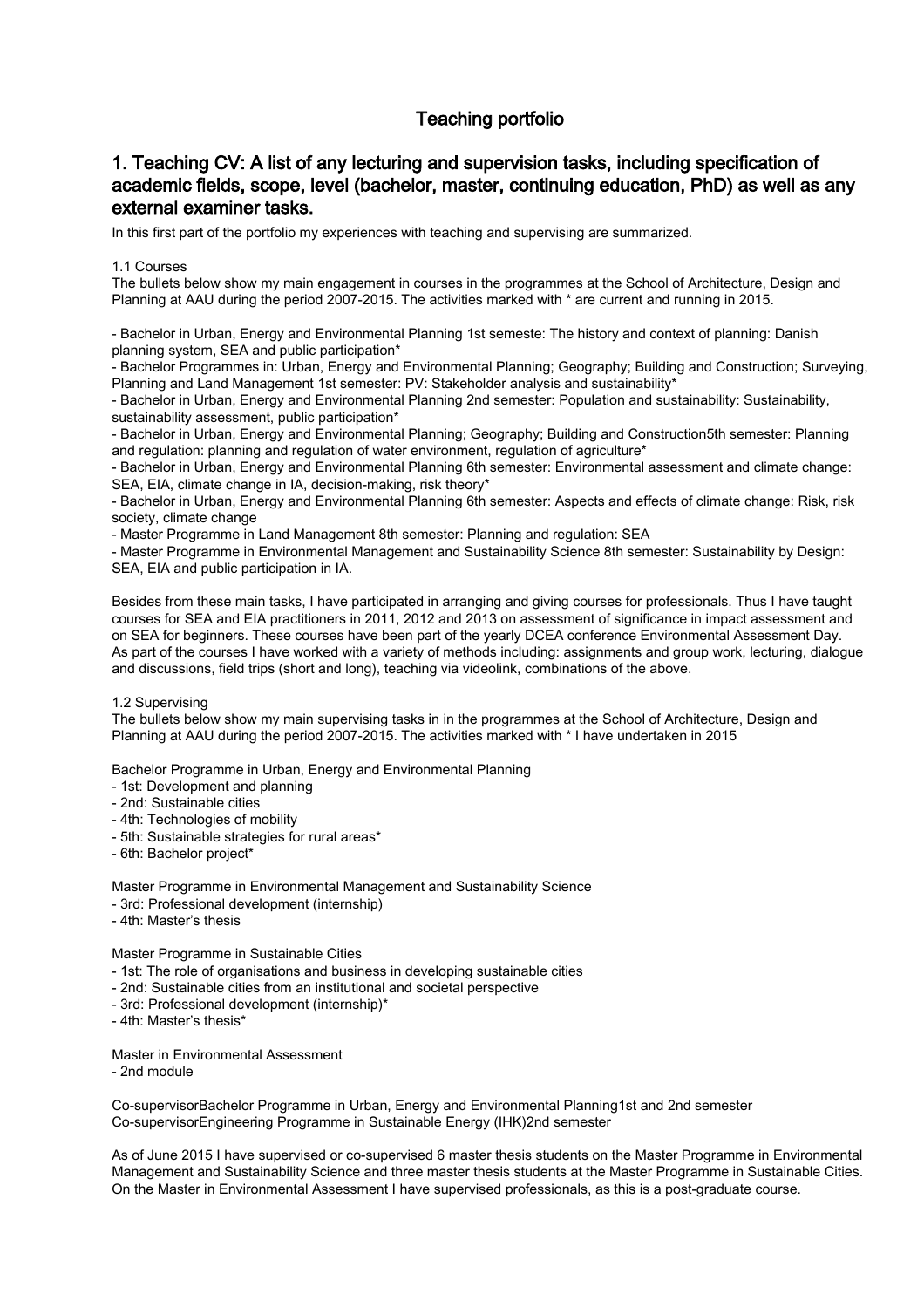For more information see my PDF teaching portfolio at http://personprofil.aau.dk/profil/104245#/filer

### 2. Study administration: A list of any study administration tasks, e.g. study board membership, head of studies or semester or course coordinator, accreditation, etc.

Apart from the more traditional teaching through lecturing and supervising, I have participated in a number of coordination tasks. Here are listed the main ones (The activities marked with \* are current and running in 2015):

•Course coordinator of the PV course at the 1st semester of the Bachelor Programme in Urban, Energy and Environmental Planning (Copenhagen)

•Course coordinator of the History and context of planning course at the 1st semester of the Bachelor Programme in Urban, Energy and Environmental Planning (Copenhagen) \*

•Course coordinator of the Population and sustainability course at the 2nd semester of the Bachelor Programme in Urban, Energy and Environmental Planning (Copenhagen) \*

•Course coordinator of the Aspects and effects of climate change course at the 6th semester of the Bachelor Programme in Urban, Energy and Environmental Planning

•Course coordinator of the Environmental assessment and climate change course at the 6th semester of the Bachelor Programme in Urban, Energy and Environmental Planning \*

•Semester coordinator for the 1st semester of the Bachelor Programme in Urban, Energy and Environmental Planning \* •Semester coordinator for the 6th semester of the Bachelor Programme in Urban, Energy and Environmental Planning \* •Semester coordinator for the 1st semester of the Master Programme in Sustainable Cities

During my work at Aalborg University, I have been particularly involved in the coordination of two programmes.

For the Master Programme in Sustainable Cities I was part of the coordination group behind the accreditation and planning of the new programme mainly during 2011. As part of this I was a main author on the accreditation report. Since the accreditation and the implementation of the programme I have coordinated and supervised on different semesters. Also I am part of a team of two people who evaluates applications for admission to the programme.

In late spring 2014 I was appointed programme coordinator of the Bachelor Programme in Urban, Energy and Environmental Planning. I was chosen for this appointment due to my comprehensive and long-term involvement in the programme.

### 3. University pedagogy qualifications: A list of any completed courses in university pedagogy, PBL courses, workshops, academic development projects, collegial guidance and supervision, etc.

As a Ph.D. student I participated in the following course:

•PBL in engineering and science – development of supervisor skills. A Ph.D. course organised by the International Doctoral School of Technology and Science at Aalborg University in 2008

In 2012 I participated in Aalborg University's professional teacher training for assistant professors (pædagogikum), which is a 10 ECTS course. Here I participated in the following workshops:

•Teaching portfolio – Supervision and further development of teaching. By Lone Krogh and Annette Lorentsen, Aalborg University, March 2012

•Facilitation in a PBL Environment. By Jette Holgaard, Aalborg University, April 2012

•PBL in engineering education. By Annette Kolmos, Aalborg University, April 2012

•How to make learning happen: Alignment, reflection, and development of teaching and assessment strategies. By Phil Race, May 2012

•Evaluation of teaching and assessment for and of learning. By Per Lauvås, Oslo and Akershus University College, October 2012

As part of the professional postgraduate teacher training I had two supervisors assigned: Søren Løkke (academic supervisor) and Pia Bøgelund (pedagogical supervisor), both Aalborg University. My supervisor observed my teaching on two occasions and we had meetings to discuss my teaching practice and development. During the professional postgraduate teacher training I was also part of a group of participating assistant professors who met on a couple of occasions during the course to discuss and give each other feedback on teaching.

In 2004 and 2005 we have in the DCEA research group implemented peer-review of teaching, where I have both reviewed my peers and been review by my peers. The plan is to continue this element, in order to develop our teaching skills, and to learn from and inspire each other.

#### 3.3 Pedagogical development day

In August 2012 I was involved together with other assistant professors in my section in arranging a pedagogical development day internally in the section. The goals was to take a day to discuss teaching and quality of teaching and to exchange experiences. We arranged presentation as a point of departure, on the basis of the work we were doing in the professional postgraduate teacher training, and thus I gave a presentation on my work on cross-campus teaching.